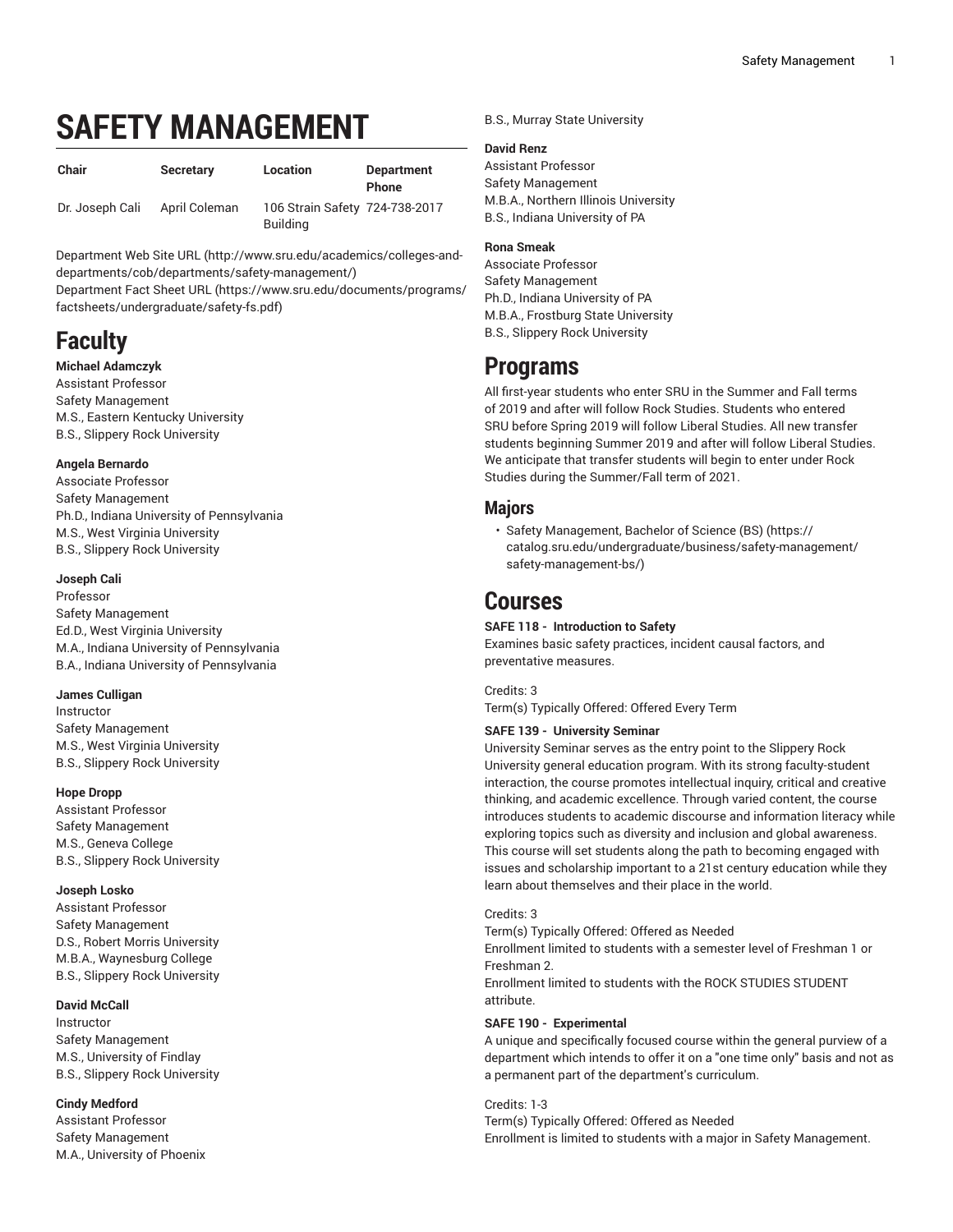#### **SAFE 195 - Workshop**

A workshop is a program which is usually of short duration, narrow in scope, often non-traditional in content and format, and on a timely topic.

#### Credits: 1-6

Term(s) Typically Offered: Offered as Needed Enrollment is limited to students with a major in Safety Management.

# **SAFE 198 - Selected Topics**

A Selected Topics course is a normal, departmental offering which is directly related to the discipline, but because of its specialized nature, may not be able to be offered on a yearly basis by the department.

#### Credits: 1-3

Term(s) Typically Offered: Offered as Needed Enrollment is limited to students with a major in Safety Management.

#### **SAFE 205 - First Aid and Safety**

Emphasizes prevention, protection from further harm and correct response to common emergencies resulting from trauma and/or illness confronting the citizen. Provides opportunity to earn certification in American Red Cross First Aid and American Red Cross CPR or American Health Association CPR.

#### Credits: 3

Term(s) Typically Offered: Offered as Needed

#### **SAFE 218 - Legislative Compliance-General Industry**

Examines workplace hazards as they relate to the Occupational Safety and Health Act and promulgated standards (Labor).

#### Credits: 3

Term(s) Typically Offered: Offered Fall & Spring Terms Students with a semester level of Freshman 1 may **not** enroll. Enrollment is limited to students with a major in Safety Management.

# **SAFE 228 - Motor Transportation Fleet Safety**

Focuses on the essential elements of a comprehensive motor transportation fleet safety program as they relate to protecting and conserving enterprise resources.

#### Credits: 3

Term(s) Typically Offered: Offered Fall & Spring Terms Enrollment is limited to students with a program in Safety Management.

#### **SAFE 248 - Hazardous Materials & Waste Management**

Examines the recognition, evaluation, control, and legislative compliance of hazardous materials and waste through effective safety management.

Prerequisites: CHEM 104 $^{\mathsf{D}}$  or CHEM 107 $^{\mathsf{D}}$ 

<sup>D</sup> Requires minimum grade of D.

Credits: 3

Term(s) Typically Offered: Offered Fall & Spring Terms

Enrollment is limited to students with a program in Safety Management.

# **SAFE 258 - Construction Safety**

Safety requirements and responsibilities for the construction industry.

#### Credits: 3

Term(s) Typically Offered: Offered Fall & Spring Terms Enrollment is limited to students with a program in Safety Management.

#### **SAFE 290 - Experimental**

A unique and specifically focused course within the general purview of a department which intends to offer it on a "one time only" basis and not as a permanent part of the department's curriculum.

#### Credits: 1-3

Term(s) Typically Offered: Offered as Needed Students with a semester level of Freshman 1 may **not** enroll. Enrollment is limited to students with a major in Safety Management.

#### **SAFE 295 - Workshop**

A workshop is a program which is usually of short duration, narrow in scope, often non-traditional in content and format, and on a timely topic.

#### Credits: 1-6

Term(s) Typically Offered: Offered as Needed Students with a semester level of Freshman 1 may **not** enroll. Enrollment is limited to students with a major in Safety Management.

#### **SAFE 298 - Selected Topics**

A Selected Topics course is a normal, departmental offering which is directly related to the discipline, but because of its specialized nature, may not be able to be offered on a yearly basis by the department.

#### Credits: 1-3

Term(s) Typically Offered: Offered as Needed Students with a semester level of Freshman 1 may **not** enroll. Enrollment is limited to students with a major in Safety Management.

#### **SAFE 318 - Principles of Industrial Hygiene**

Concentrates upon the recognition, evaluation and control of employeerelated workplace health hazards. Course includes an instrumentation component.

Prerequisites: CHEM 104 (may be taken concurrently)<sup>D</sup> or CHEM 107<sup>\*D</sup> (may be taken concurrently). <sup>D</sup> Requires minimum grade of D. Credits: 3 Term(s) Typically Offered: Offered Fall Terms Students with a semester level of Freshman 1, Freshman 2 or Sophomore 1 may **not** enroll. Enrollment is limited to students with a major in Safety Management.

# **SAFE 319 - Principles of Industrial Hygiene II**

Concentrates upon the recognition, evaluation and control of employeerelated workplace hazards. Course includes an instrumentation component. Courses is a continuation of SAFE 318.

Prerequisite: SAFE 318<sup>D</sup> <sup>D</sup> Requires minimum grade of D. Credits: 3 Term(s) Typically Offered: Offered Spring Terms Students with a semester level of Freshman 1, Freshman 2 or Sophomore 1 may **not** enroll. Enrollment is limited to students with a major in Safety Management.

# **SAFE 328 - Comprehensive Emergency Management and Fire Services** Examines comprehensive emergency management and fire services as

they relate to preparing, preparing, protecting, and preserving resources.

#### Credits: 3

Term(s) Typically Offered: Offered Fall & Spring Terms

Students with a semester level of Freshman 1, Freshman 2 or Sophomore 1 may **not** enroll.

Enrollment is limited to students with a major in Safety Management.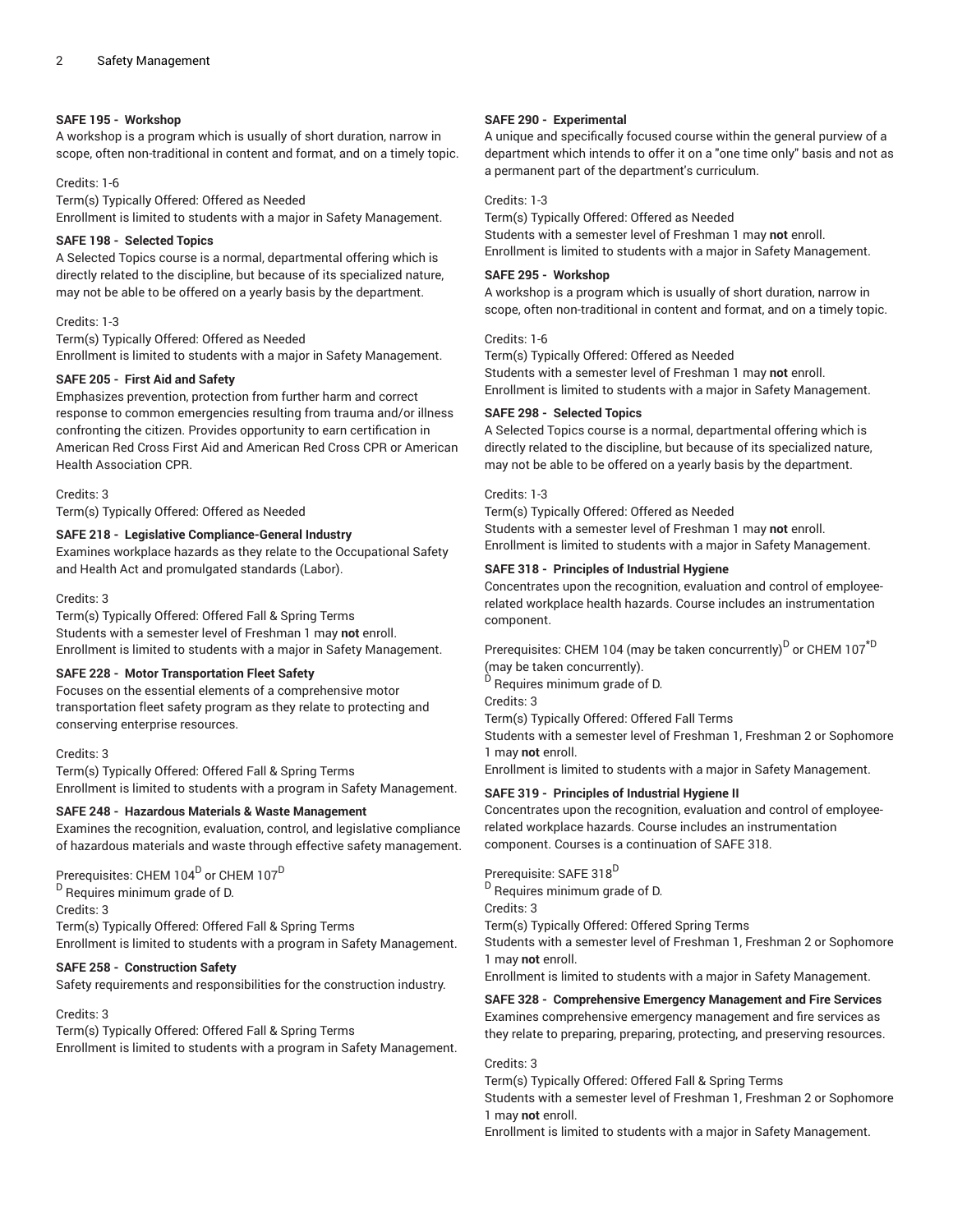# **SAFE 338 - Ergonomics and Human Factors**

Examines workplace design adversities as well as their remediation by the safety function.

# Credits: 3

Term(s) Typically Offered: Offered Fall & Spring Terms

Students with a semester level of Freshman 1, Freshman 2 or Sophomore 1 may **not** enroll.

Enrollment is limited to students with a major in Safety Management.

# **SAFE 368 - Injury and Damage Incidents Evaluation**

Focuses on the investigation, analysis, and evaluation of injury and property damage incidents. Includes Workers' Compensation and insurance variations.

#### Credits: 3

Term(s) Typically Offered: Offered Fall & Spring Terms Students with a semester level of Freshman 1, Freshman 2 or Sophomore 1 may **not** enroll.

Enrollment is limited to students with a major in Safety Management.

# **SAFE 378 - Energy Exploration and Generation**

This course examines the safety management of energy exploration and energy generation safety.

# Prerequisites: SAFE 118 $^{\mathrm{D}}$  and SAFE 218 $^{\mathrm{D}}$

<sup>D</sup> Requires minimum grade of D.

Credits: 3

Term(s) Typically Offered: Offered Summer & Winter Terms

Students with a semester level of Freshman 1, Freshman 2 or Sophomore 1 may **not** enroll.

Enrollment is limited to students with a program in Safety Management.

# **SAFE 385 - Safety Measurement, Evaluation, and Research**

This course introduces safety management students to applied safety research utilizing analysis of evaluative data and statistical procedures applicable to the safety field. The course includes discussions on databases, sampling techniques, and statistical and survey tools. This course will introduce students to data interpretation and how to prepare applied safety research documents.

Prerequisites: SAFE 118 $^{\rm C}$  and SAFE 218 $^{\rm C}$  and SAFE  $258^{\rm C}$  and SAFE 318 $^{\star{\rm C}}$ and SAFE 319 $^{\star{\mathbb C}}$  and STAT 152 (may be taken concurrently) $^{\mathbb C}$  (may be taken concurrently).

 $^{\rm C}$  Requires minimum grade of C.

Credits: 3

Enrollment limited to students with a semester level of Junior 1, Junior 2, Post Baccalaureate, Senior 1 or Senior 2.

Enrollment limited to students with department of Safety Management.

# **SAFE 388 - Insurance Risk and Loss Control Management**

Examines Risk as it applies to Occupational Safety and Health in an evolving world with a focus on risk assessment and treatment through Insurance and Loss Control Management.

#### Credits: 3

Enrollment limited to students with a semester level of Junior 1, Junior 2, Post Baccalaureate, Senior 1, Senior 2 or Sophomore 2.

Enrollment limited to students with department of Safety Management.

#### **SAFE 390 - Experimental**

A unique and specifically focused course within the general purview of a department which intends to offer it on a "one time only" basis and not as a permanent part of the department's curriculum.

#### Credits: 1-3

Term(s) Typically Offered: Offered as Needed

Students with a semester level of Freshman 1, Freshman 2 or Sophomore 1 may **not** enroll.

Enrollment is limited to students with a major in Safety Management.

# **SAFE 395 - Workshop**

A workshop is a program which is usually of short duration, narrow in scope, often non-traditional in content and format, and on a timely topic.

#### Credits: 1-6

Term(s) Typically Offered: Offered as Needed

Students with a semester level of Freshman 1, Freshman 2 or Sophomore 1 may **not** enroll.

Enrollment is limited to students with a major in Safety Management.

#### **SAFE 398 - Selected Topics**

A Selected Topics course is a normal, departmental offering which is directly related to the discipline, but because of its specialized nature, may not be able to be offered on a yearly basis by the department.

#### Credits: 1-3

Term(s) Typically Offered: Offered as Needed

Students with a semester level of Freshman 1, Freshman 2 or Sophomore 1 may **not** enroll.

Enrollment is limited to students with a major in Safety Management.

# **SAFE 408 - Contemporary Safety Topics and Issues**

Examines emerging issues and topics in the field of safety. Must be taken the semester prior to internship.

#### Credits: 3

Term(s) Typically Offered: Offered Fall & Spring Terms Students with a semester level of Freshman 1, Freshman 2 or Sophomore 1 may **not** enroll.

Enrollment is limited to students with a major in Safety Management.

#### **SAFE 418 - Security in the Workplace**

Examines security in relation to protecting assets and resources within an enterprise.

#### Credits: 3

Term(s) Typically Offered: Offered Every Term Students with a semester level of Freshman 1, Freshman 2 or Sophomore 1 may **not** enroll.

#### **SAFE 448 - Management and Integration of Safety**

Involves the development, integration, evaluation, management, and cost containment strategies of the safety function within an enterprise.

# Credits: 3

Term(s) Typically Offered: Offered Fall & Spring Terms

Students with a semester level of Freshman 1, Freshman 2 or Sophomore 1 may **not** enroll.

Enrollment is limited to students with a major in Safety Management.